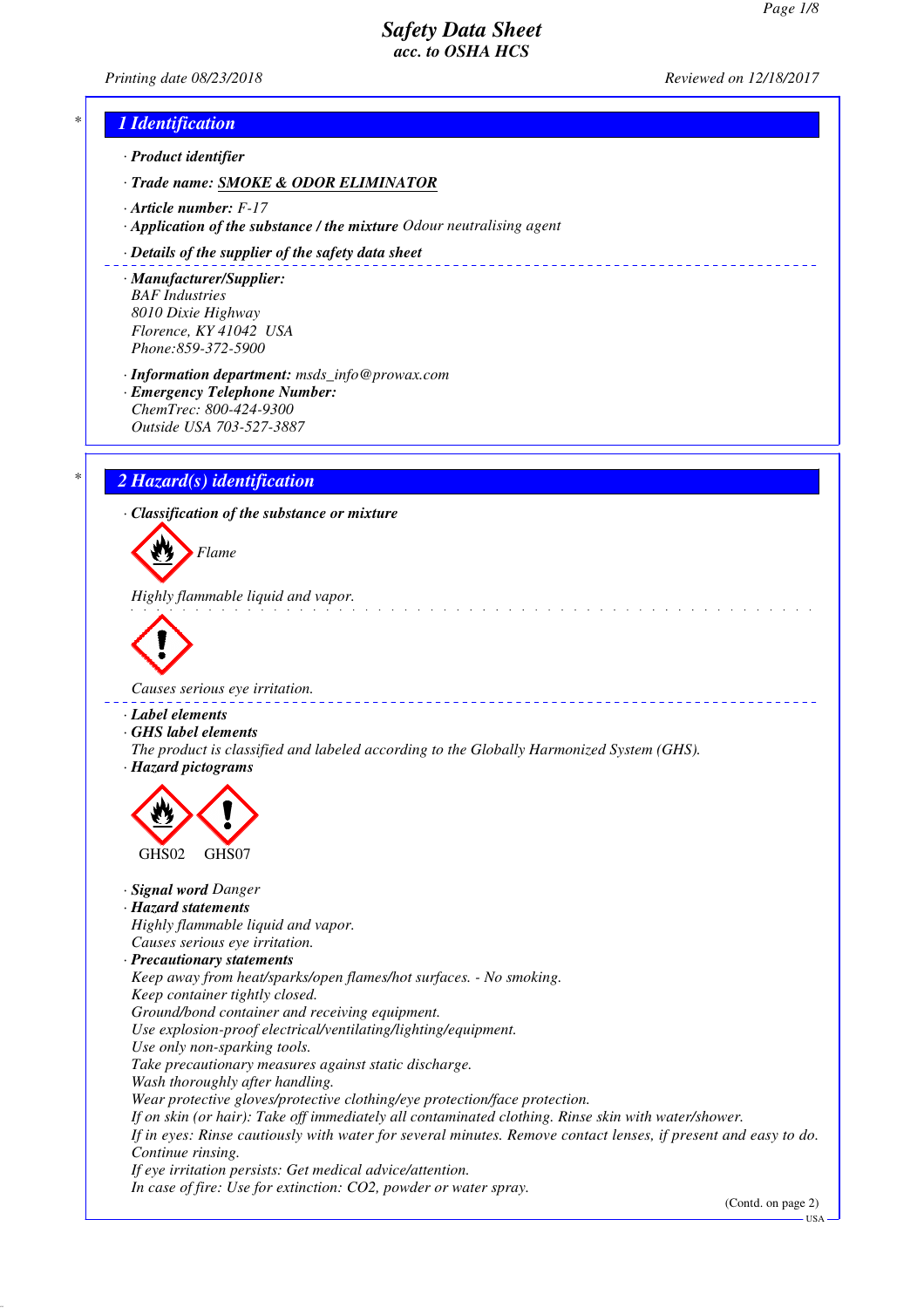*Printing date 08/23/2018 Reviewed on 12/18/2017*

(Contd. of page 1)

### *Trade name: SMOKE & ODOR ELIMINATOR*

*Store in a well-ventilated place. Keep cool.*

*Dispose of contents/container in accordance with local/regional/national/international regulations.*

*· Other hazards*

*· Results of PBT and vPvB assessment*

*· PBT: Not applicable.*

*· vPvB: Not applicable.*

### *\* 3 Composition/information on ingredients*

*· Chemical characterization: Mixtures*

*· Description: Mixture of the substances listed below with nonhazardous additions.*

*· Dangerous components:*

| <b>Banger</b> out components. |                                      |                |  |
|-------------------------------|--------------------------------------|----------------|--|
|                               | 67-63-0 propan-2-ol                  | $10-25\%$      |  |
| $127087-87-0$ surfactant      |                                      | $ 2.5 - 10\% $ |  |
|                               | $112-34-5$ 2-(2-butoxyethoxy)ethanol | $ 2.5 - 10\% $ |  |
|                               |                                      |                |  |

# *\* 4 First-aid measures*

#### *· Description of first aid measures*

- *· After inhalation: Supply fresh air; consult doctor in case of complaints.*
- *· After skin contact: Generally the product does not irritate the skin.*
- *· After eye contact:*

*Rinse opened eye for several minutes under running water. If symptoms persist, consult a doctor.*

- *· After swallowing: If symptoms persist consult doctor.*
- *· Information for doctor:*

*· Most important symptoms and effects, both acute and delayed No further relevant information available.*

*· Indication of any immediate medical attention and special treatment needed*

*No further relevant information available.*

### *\* 5 Fire-fighting measures*

- *· Extinguishing media*
- *· Suitable extinguishing agents:*

*CO2, extinguishing powder or water spray. Fight larger fires with water spray or alcohol resistant foam.*

- *· Special hazards arising from the substance or mixture No further relevant information available.*
- *· Advice for firefighters*
- *· Protective equipment: No special measures required.*

### *\* 6 Accidental release measures*

- *· Personal precautions, protective equipment and emergency procedures Wear protective equipment. Keep unprotected persons away.*
- *· Environmental precautions: Dilute with plenty of water.*

*Do not allow to enter sewers/ surface or ground water.*

- *· Methods and material for containment and cleaning up: Absorb with liquid-binding material (sand, diatomite, acid binders, universal binders, sawdust). Ensure adequate ventilation. · Reference to other sections*
- *See Section 7 for information on safe handling. See Section 8 for information on personal protection equipment.*

(Contd. on page 3)

USA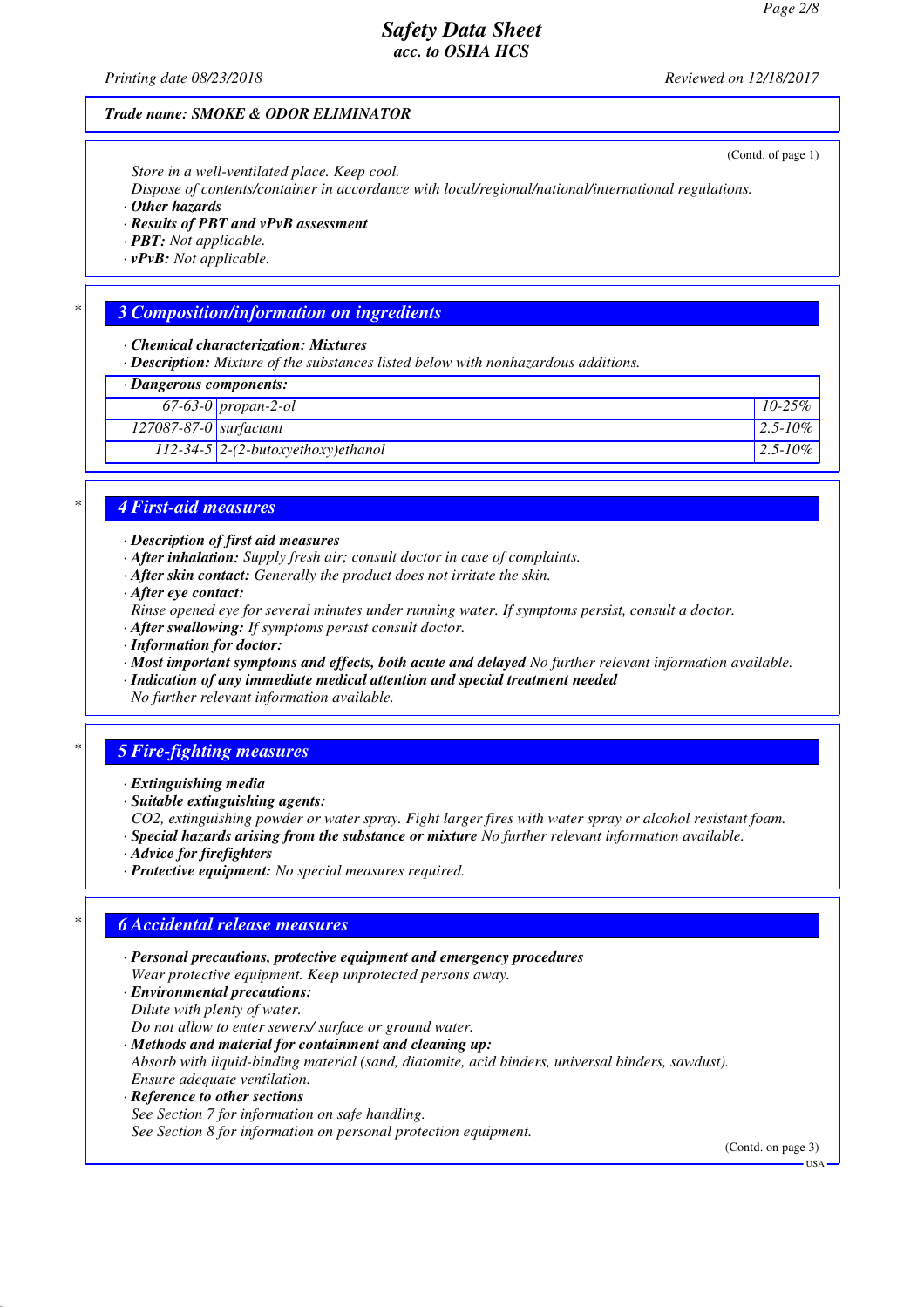*Printing date 08/23/2018 Reviewed on 12/18/2017*

(Contd. of page 2)

USA

*Trade name: SMOKE & ODOR ELIMINATOR*

*See Section 13 for disposal information.*

### *\* 7 Handling and storage*

- *· Handling:*
- *· Precautions for safe handling No special precautions are necessary if used correctly.*
- *· Information about protection against explosions and fires:*
- *Keep ignition sources away Do not smoke.*
- *Protect against electrostatic charges.*
- *· Conditions for safe storage, including any incompatibilities*
- *· Storage:*
- *· Requirements to be met by storerooms and receptacles: Store in a cool location.*
- *· Information about storage in one common storage facility: Not required.*
- *· Further information about storage conditions:*
- *Keep receptacle tightly sealed.*
- *Store in cool, dry conditions in well sealed receptacles.*
- *· Specific end use(s) No further relevant information available.*

### *\* 8 Exposure controls/personal protection*

- *· Additional information about design of technical systems: No further data; see item 7.*
- *· Control parameters*
- *· Components with limit values that require monitoring at the workplace:*

*The following constituents are the only constituents of the product which have a PEL, TLV or other recommended exposure limit.*

*At this time, the remaining constituent has no known exposure limits.*

| $67 - 63 - 0$ propan-2-ol                                                                   |                    |
|---------------------------------------------------------------------------------------------|--------------------|
| PEL Long-term value: 980 mg/m <sup>3</sup> , 400 ppm                                        |                    |
| REL Short-term value: $1225$ mg/m <sup>3</sup> , 500 ppm                                    |                    |
| Long-term value: $980$ mg/m <sup>3</sup> , $400$ ppm                                        |                    |
| TLV Short-term value: 984 mg/m <sup>3</sup> , 400 ppm                                       |                    |
| Long-term value: 492 mg/m <sup>3</sup> , 200 ppm                                            |                    |
| <b>BEI</b>                                                                                  |                    |
| 112-34-5 2-(2-butoxyethoxy)ethanol                                                          |                    |
| TLV Long-term value: $67.5*$ mg/m <sup>3</sup> , $10*$ ppm                                  |                    |
| *Inhalable fraction and vapor                                                               |                    |
| · Ingredients with biological limit values:                                                 |                    |
| $67 - 63 - 0$ propan-2-ol                                                                   |                    |
| $BEI$ 40 mg/L                                                                               |                    |
| Medium: urine                                                                               |                    |
| Time: end of shift at end of workweek                                                       |                    |
| Parameter: Acetone (background, nonspecific)                                                |                    |
| · Additional information: The lists that were valid during the creation were used as basis. |                    |
| <b>Exposure controls</b>                                                                    |                    |
| · Personal protective equipment:                                                            |                    |
| General protective and hygienic measures:                                                   |                    |
| Keep away from foodstuffs, beverages and feed.                                              |                    |
| Immediately remove all soiled and contaminated clothing.                                    |                    |
| Wash hands before breaks and at the end of work.                                            |                    |
| Avoid contact with the eyes.                                                                |                    |
| Avoid contact with the eyes and skin.                                                       |                    |
| · Breathing equipment: Not required.                                                        |                    |
|                                                                                             | (Contd. on page 4) |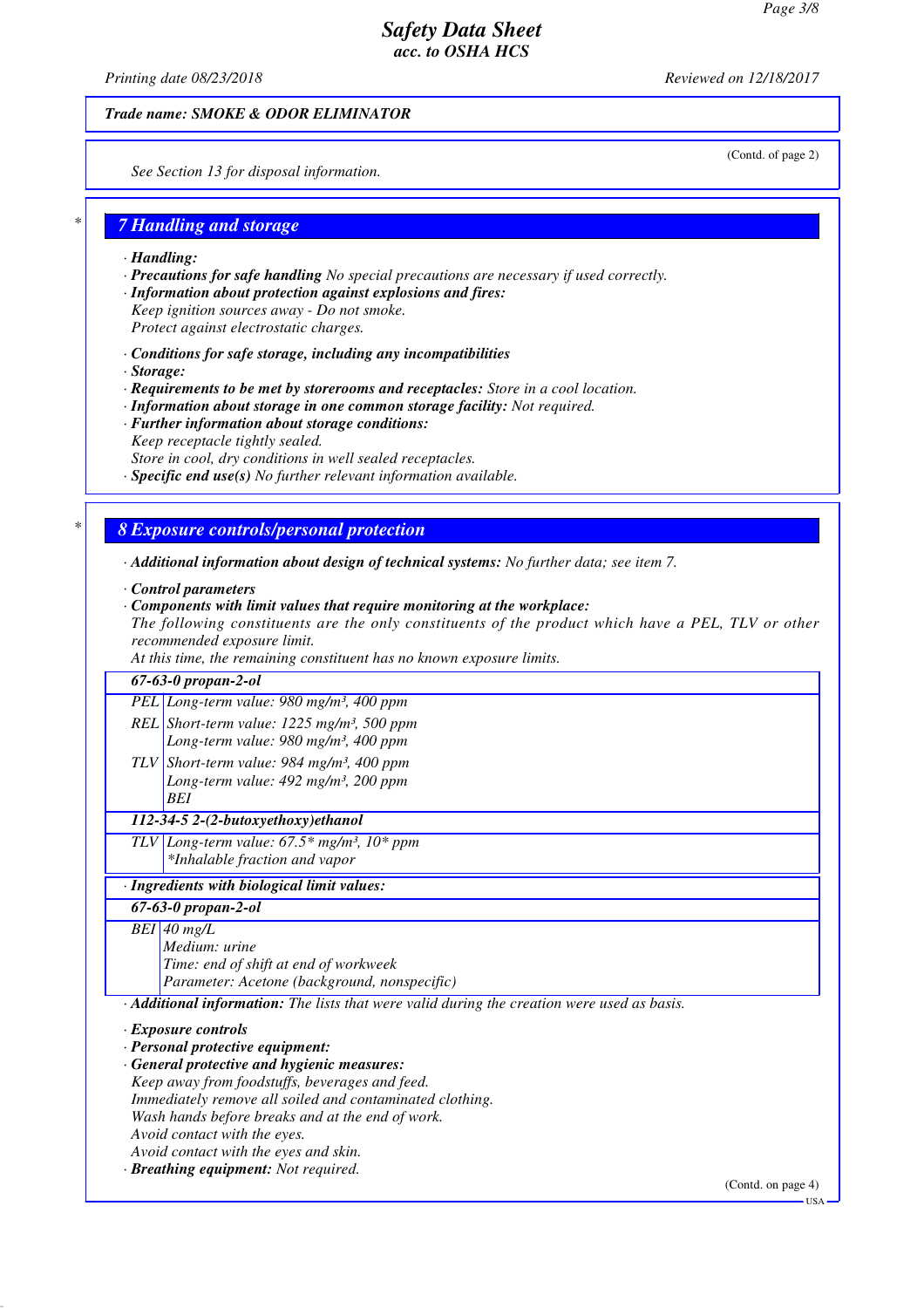*Printing date 08/23/2018 Reviewed on 12/18/2017*

#### *Trade name: SMOKE & ODOR ELIMINATOR*

#### *· Protection of hands:*

(Contd. of page 3)

*The glove material has to be impermeable and resistant to the product/ the substance/ the preparation. Due to missing tests no recommendation to the glove material can be given for the product/ the preparation/ the chemical mixture.*

*Selection of the glove material on consideration of the penetration times, rates of diffusion and the degradation*

#### *· Material of gloves*

*The selection of the suitable gloves does not only depend on the material, but also on further marks of quality and varies from manufacturer to manufacturer. As the product is a preparation of several substances, the resistance of the glove material can not be calculated in advance and has therefore to be checked prior to the application.*

*· Penetration time of glove material*

*The exact break through time has to be found out by the manufacturer of the protective gloves and has to be observed.*

*· Eye protection:*



*Tightly sealed goggles*

# *\* 9 Physical and chemical properties*

| · Information on basic physical and chemical properties |                                                                                               |
|---------------------------------------------------------|-----------------------------------------------------------------------------------------------|
| <b>General Information</b>                              |                                                                                               |
| $\cdot$ Appearance:                                     |                                                                                               |
| Form:<br>Color:                                         | Liquid<br>Amber colored                                                                       |
| $\cdot$ Odor:                                           | Pleasant                                                                                      |
| · Odor threshold:                                       | Not determined.                                                                               |
|                                                         |                                                                                               |
| $\cdot$ pH-value at 20 °C (68 °F):                      | 7.5                                                                                           |
| $\cdot$ Change in condition                             |                                                                                               |
| <b>Melting point/Melting range:</b>                     | Undetermined.                                                                                 |
| <b>Boiling point/Boiling range:</b>                     | 82 °C (179.6 °F)                                                                              |
| · Flash point:                                          | 12 °C (53.6 °F)                                                                               |
| · Flammability (solid, gaseous):                        | Not applicable.                                                                               |
| · Ignition temperature:                                 | 225 °C (437 °F)                                                                               |
| · Decomposition temperature:                            | Not determined.                                                                               |
| $\cdot$ Auto igniting:                                  | Product is not selfigniting.                                                                  |
| · Danger of explosion:                                  | Product is not explosive. However, formation of explosive air/vapor<br>mixtures are possible. |
| · Explosion limits:                                     |                                                                                               |
| Lower:                                                  | $2$ Vol $\%$                                                                                  |
| <b>Upper:</b>                                           | 12 Vol %                                                                                      |
| $\cdot$ Vapor pressure at 20 °C (68 °F):                | 43 hPa $(32.3 \text{ mm Hg})$                                                                 |
| $\cdot$ Density at 20 °C (68 °F):                       | 0.9886 g/cm <sup>3</sup> (8.2499 lbs/gal)                                                     |
| · Relative density                                      | Not determined.                                                                               |
| · Vapor density                                         | Not determined.                                                                               |
| $\cdot$ Evaporation rate                                | Not determined.                                                                               |
| · Solubility in / Miscibility with                      |                                                                                               |
| Water:                                                  | Fully miscible.                                                                               |
|                                                         | (Contd. on page 5)                                                                            |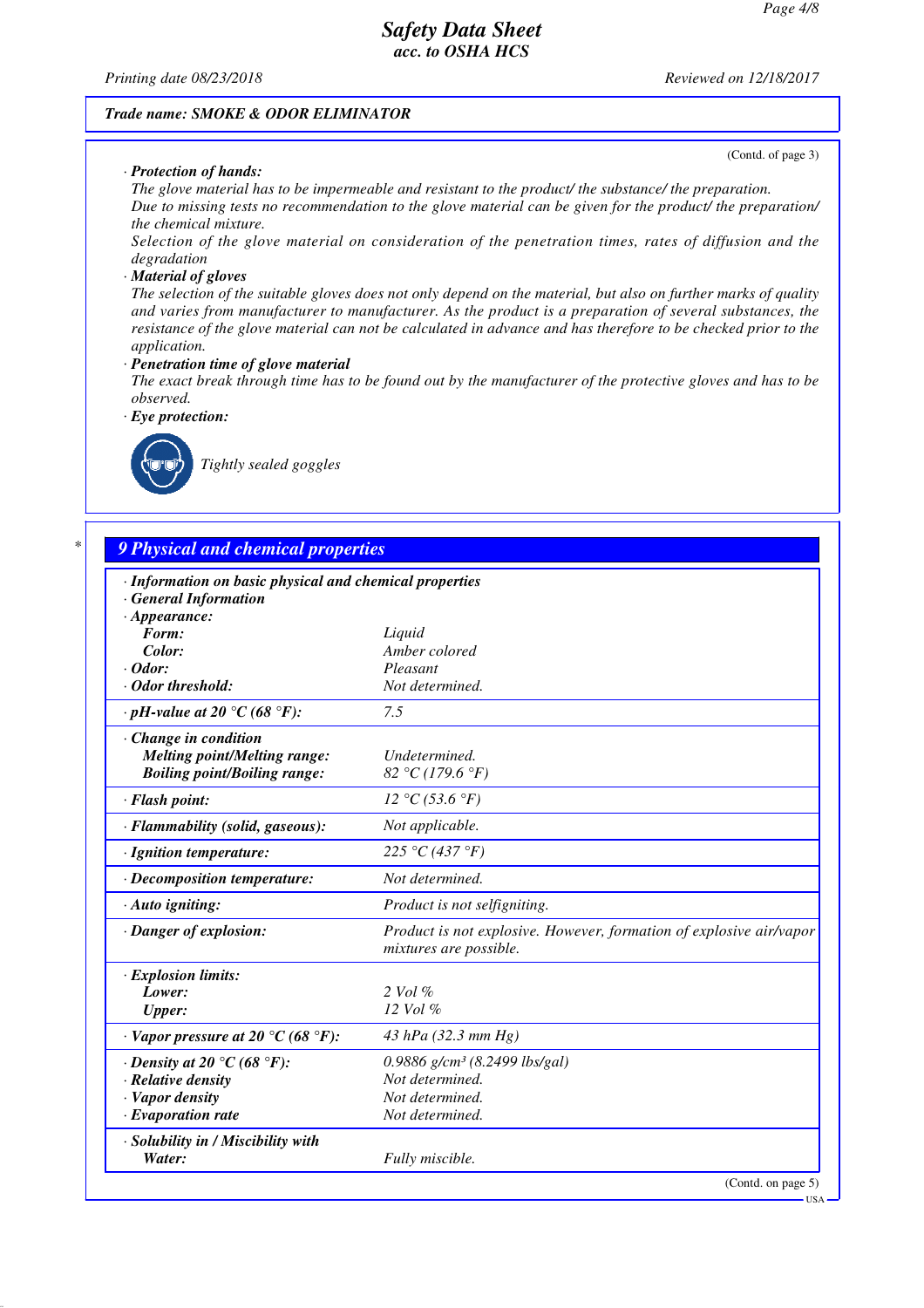*Printing date 08/23/2018 Reviewed on 12/18/2017*

### *Trade name: SMOKE & ODOR ELIMINATOR*

|                                                                         |                                            | (Contd. of page 4) |  |  |  |
|-------------------------------------------------------------------------|--------------------------------------------|--------------------|--|--|--|
| $\cdot$ <b>Partition coefficient (n-octanol/water):</b> Not determined. |                                            |                    |  |  |  |
| $\cdot$ Viscosity:                                                      |                                            |                    |  |  |  |
| Dynamic:                                                                | Not determined                             |                    |  |  |  |
| Kinematic at 40 °C (104 °F):                                            | $\leq$ 20.5 mm <sup>2</sup> /s             |                    |  |  |  |
| · Solvent content:                                                      |                                            |                    |  |  |  |
| Organic solvents:                                                       | $15.5\%$                                   |                    |  |  |  |
| Water:                                                                  | $73.7\%$                                   |                    |  |  |  |
| <b>VOC</b> content:                                                     | $10.54\%$                                  |                    |  |  |  |
| <i>Solids content:</i>                                                  | 8.6%                                       |                    |  |  |  |
| $\cdot$ Other information                                               | No further relevant information available. |                    |  |  |  |

### *\* 10 Stability and reactivity*

*· Reactivity No further relevant information available.*

- *· Chemical stability*
- *· Thermal decomposition / conditions to be avoided: No decomposition if used according to specifications.*
- *· Possibility of hazardous reactions No dangerous reactions known.*
- *· Conditions to avoid No further relevant information available.*
- *· Incompatible materials: No further relevant information available.*
- *· Hazardous decomposition products: No dangerous decomposition products known.*

### *\* 11 Toxicological information*

- *· Information on toxicological effects*
- *· Acute toxicity:*
- *· Primary irritant effect:*
- *· on the skin: No irritant effect.*
- *· on the eye: Irritating effect.*
- *· Sensitization: No sensitizing effects known.*
- *· Additional toxicological information:*

*The product shows the following dangers according to internally approved calculation methods for preparations:*

*Irritant*

*· Carcinogenic categories*

*· IARC (International Agency for Research on Cancer)*

*67-63-0 propan-2-ol 3* 

#### *· NTP (National Toxicology Program)*

*None of the ingredients is listed.*

*· OSHA-Ca (Occupational Safety & Health Administration)*

*None of the ingredients is listed.*

### *\* 12 Ecological information*

*· Toxicity*

- *· Aquatic toxicity: No further relevant information available.*
- *· Persistence and degradability No further relevant information available.*
- *· Behavior in environmental systems:*
- *· Bioaccumulative potential No further relevant information available.*
- *· Mobility in soil No further relevant information available.*

(Contd. on page 6)

USA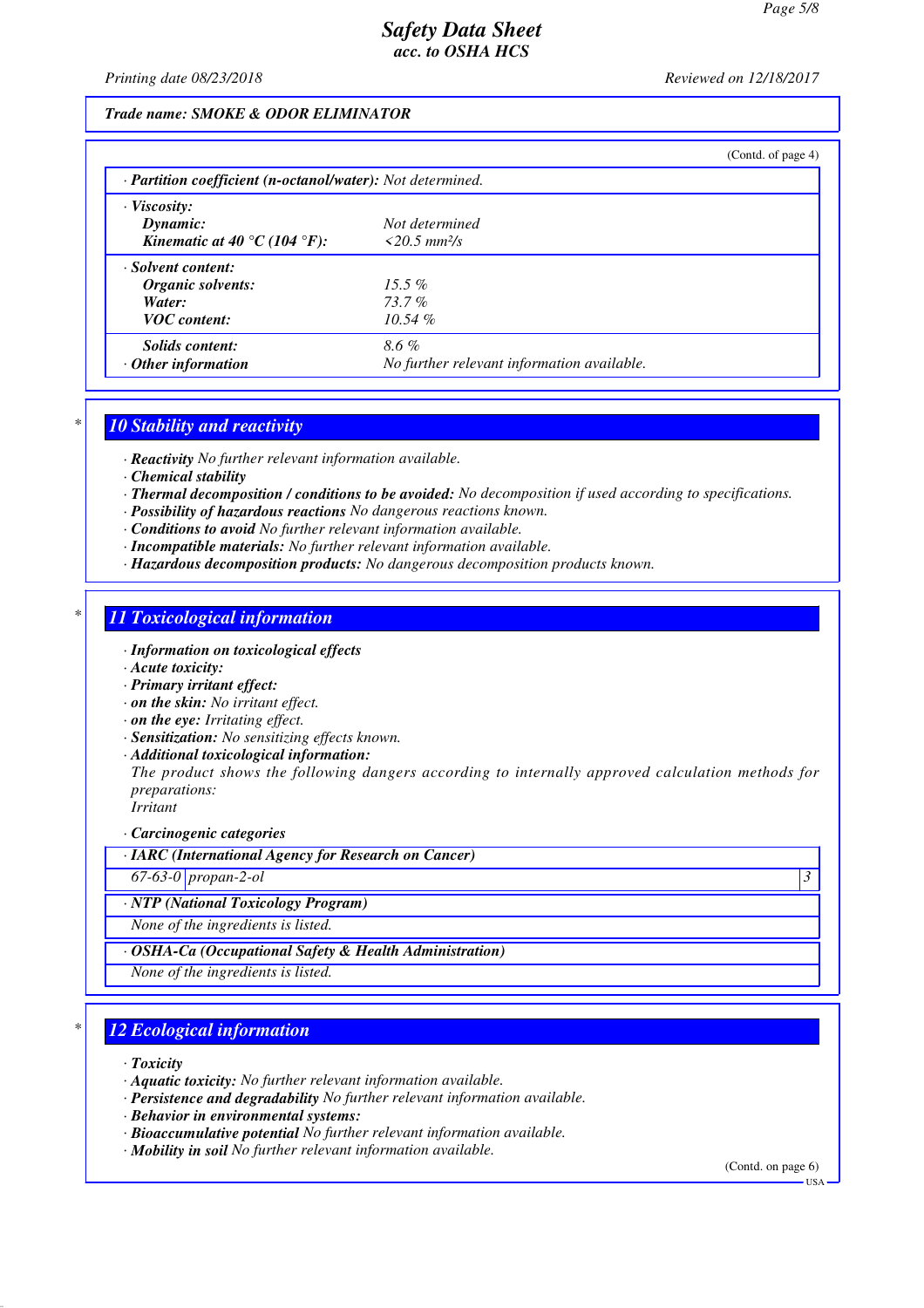*Printing date 08/23/2018 Reviewed on 12/18/2017*

(Contd. of page 5)

### *Trade name: SMOKE & ODOR ELIMINATOR*

*· Additional ecological information:*

*· General notes:*

*Water hazard class 1 (Self-assessment): slightly hazardous for water Do not allow undiluted product or large quantities of it to reach ground water, water course or sewage system.*

- *· Results of PBT and vPvB assessment*
- *· PBT: Not applicable.*
- *· vPvB: Not applicable.*
- *· Other adverse effects No further relevant information available.*

### *\* 13 Disposal considerations*

- *· Waste treatment methods*
- *· Recommendation:*

*Must not be disposed of together with household garbage. Do not allow product to reach sewage system.*

- *· Uncleaned packagings:*
- *· Recommendation: Disposal must be made according to official regulations.*
- *· Recommended cleansing agent: Water, if necessary with cleansing agents.*

| $\cdot$ UN-Number<br>· DOT, ADR, IMDG, IATA | <b>UN1219</b>                   |
|---------------------------------------------|---------------------------------|
| · UN proper shipping name                   |                                 |
| $\cdot$ DOT                                 | Isopropanol                     |
| $\cdot$ ADR                                 | 1219 Isopropanol                |
| $\cdot$ IMDG, IATA                          | ISOPROPANOL (ISOPROPYL ALCOHOL) |
| · Transport hazard class(es)                |                                 |
| $\cdot$ DOT                                 |                                 |
|                                             |                                 |
| CONSUMER COMMODITY ORM-D                    |                                 |
| $\cdot$ Class                               | 3 Flammable liquids             |
| $\cdot$ <i>Label</i>                        | 3                               |
| ---------<br>· ADR, IMDG, IATA              | ___________________________     |
| $\cdot$ Class<br>$-Label$                   | 3 Flammable liquids<br>3        |
| · Packing group                             |                                 |
| · DOT, ADR, IMDG, IATA                      | I                               |
| · Environmental hazards:                    |                                 |
| · Marine pollutant:                         | N <sub>O</sub>                  |
|                                             | Warning: Flammable liquids      |
| · Special precautions for user              |                                 |
| · Danger code (Kemler):<br>· EMS Number:    | 33                              |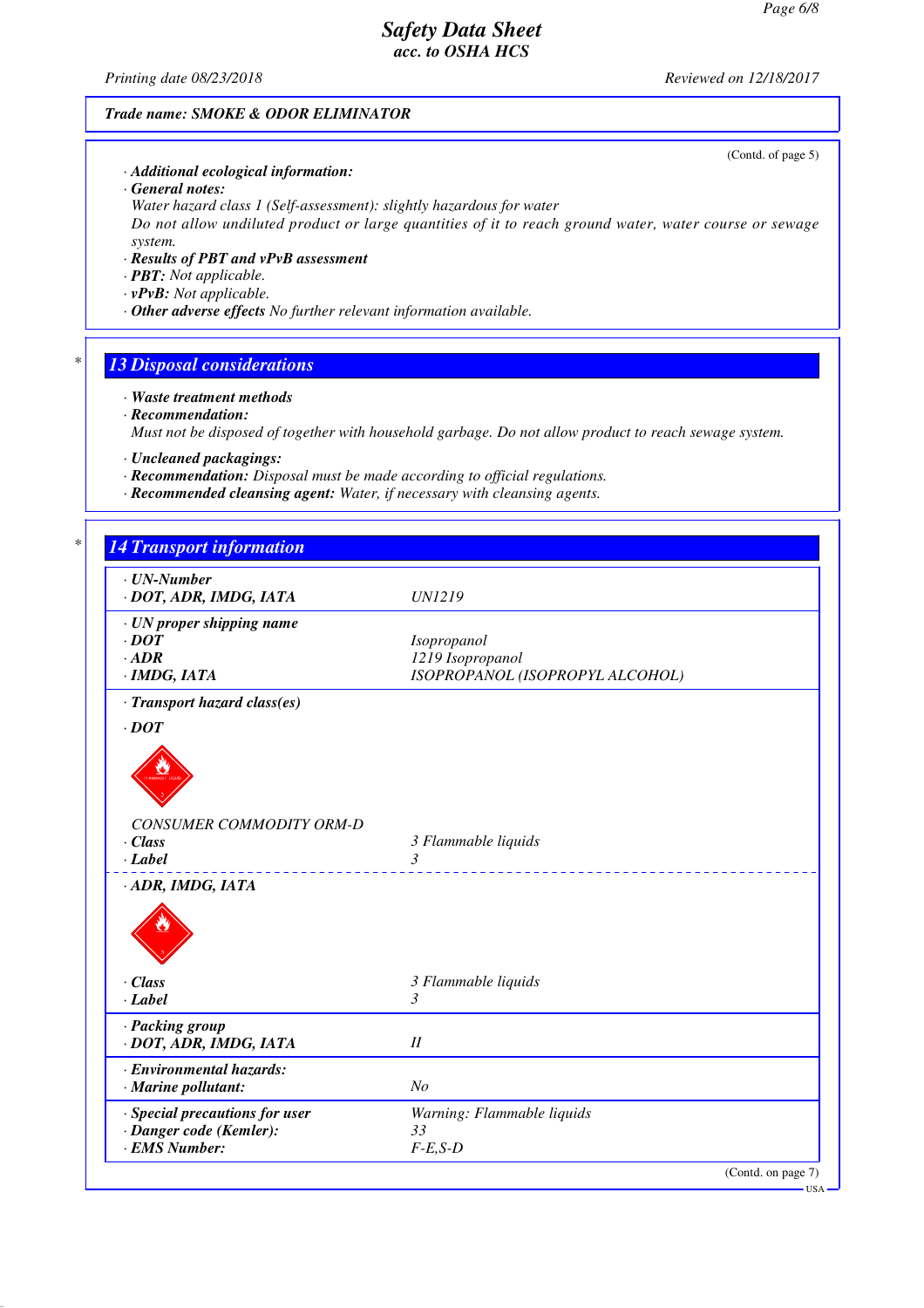*Printing date 08/23/2018 Reviewed on 12/18/2017*

*Trade name: SMOKE & ODOR ELIMINATOR*

|                                                                                     | (Contd. of page $6$ )                            |
|-------------------------------------------------------------------------------------|--------------------------------------------------|
| · Stowage Category                                                                  | B                                                |
| · Transport in bulk according to Annex II of<br><b>MARPOL73/78 and the IBC Code</b> | Not applicable.                                  |
| · Transport/Additional information:                                                 |                                                  |
| $\cdot$ <i>DOT</i>                                                                  |                                                  |
| $\cdot$ Quantity limitations                                                        | On passenger aircraft/rail: 5 L                  |
|                                                                                     | On cargo aircraft only: $60 L$                   |
| $-ADR$                                                                              |                                                  |
| $\cdot$ Excepted quantities (EQ)                                                    | Code: E2                                         |
|                                                                                     | Maximum net quantity per inner packaging: 30 ml  |
|                                                                                     | Maximum net quantity per outer packaging: 500 ml |
| $\cdot$ IMDG                                                                        |                                                  |
| $\cdot$ Limited quantities (LQ)                                                     | IL                                               |
| $\cdot$ Excepted quantities (EQ)                                                    | Code: E2                                         |
|                                                                                     | Maximum net quantity per inner packaging: 30 ml  |
|                                                                                     | Maximum net quantity per outer packaging: 500 ml |
| · UN "Model Regulation":                                                            | UN 1219 ISOPROPANOL, 3, II                       |

# *\* 15 Regulatory information*

*· Safety, health and environmental regulations/legislation specific for the substance or mixture · Sara*

*· Section 355 (extremely hazardous substances):*

*None of the ingredients is listed.*

*· Section 313 (Specific toxic chemical listings):*

*67-63-0 propan-2-ol*

*112-34-5 2-(2-butoxyethoxy)ethanol*

*· TSCA (Toxic Substances Control Act) All ingredients are listed*

*· Proposition 65*

*· Chemicals known to cause cancer:*

*None of the ingredients is listed.*

*· Chemicals known to cause reproductive toxicity for females:*

*None of the ingredients is listed.*

*· Chemicals known to cause reproductive toxicity for males:*

*None of the ingredients is listed.*

*· Chemicals known to cause developmental toxicity:*

*None of the ingredients is listed.*

### *· Carcinogenic categories*

*· EPA (Environmental Protection Agency)*

*None of the ingredients is listed.*

# *· TLV (Threshold Limit Value established by ACGIH)*

*67-63-0 propan-2-ol A4*

*· NIOSH-Ca (National Institute for Occupational Safety and Health)*

*None of the ingredients is listed.*

#### *· GHS label elements*

*The product is classified and labeled according to the Globally Harmonized System (GHS).*

(Contd. on page 8)

USA